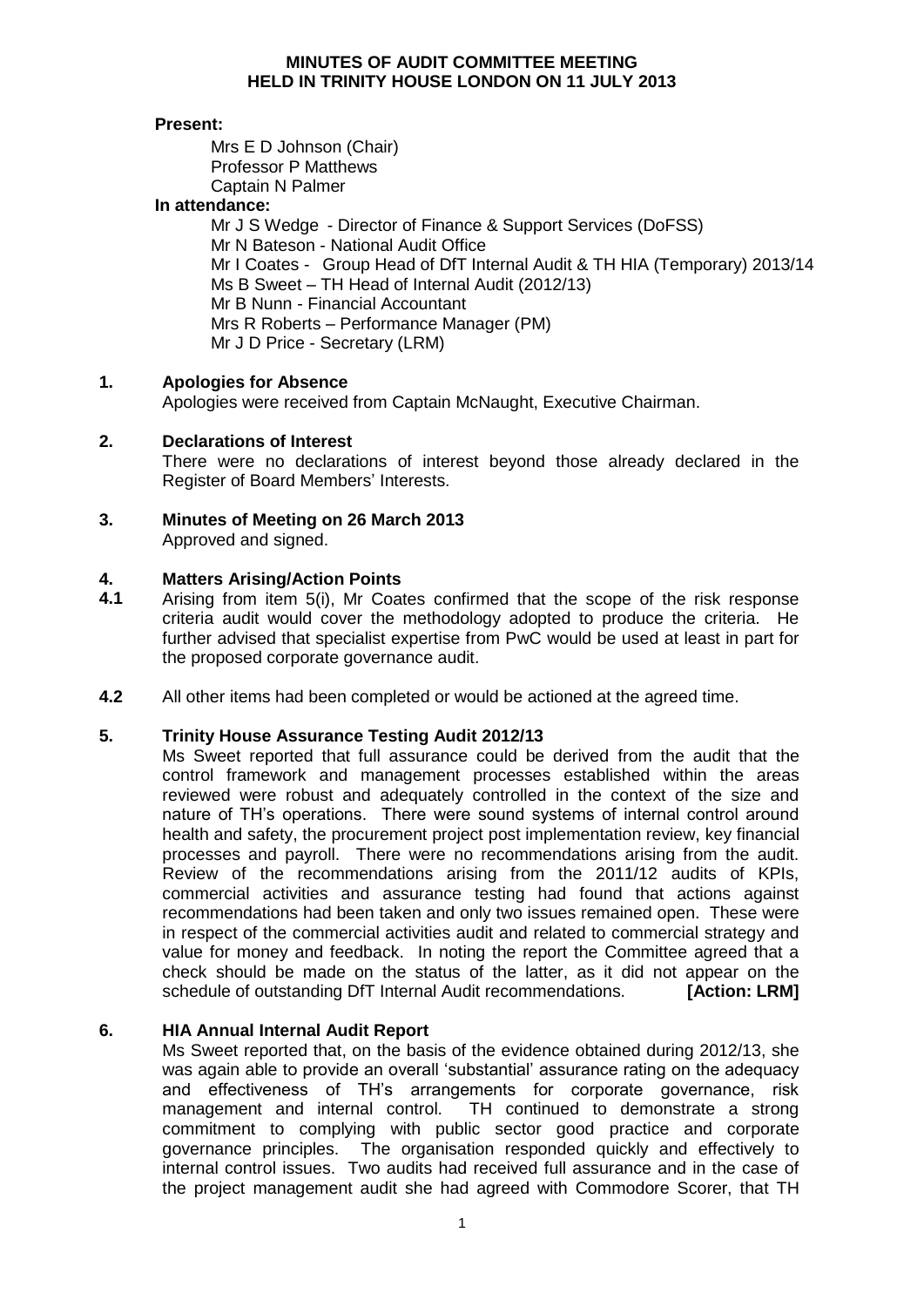best practice in terms of managing projects could be shared with NLB. Subject to minor amendment and clarification being provided in respect of the section entitled 'Reliance on Other Bodies', the report was agreed. Mr Coates undertook to review the KPIs in respect of the performance of DfT Internal Audit with a view to providing greater clarity in terms of response times, particularly where there was discussion between auditors and management about the findings. **[Action: Mr Coates]**

#### **7. Progress Report on Internal Audit Plan**

Ms Sweet presented the report on the delivery of the TH Internal Audit Plan, which summarised DfT Internal Audit's performance in the delivery of the 2012/13 Plan and progress with regard to the 2013/14 Plan. In terms of 2012/13 the main issue to report was that the assurance testing audit had been closed out. The Committee noted the outcome of the 2012/13 Plan. It further noted that TH had only been charged for five audit management days, albeit twenty had been incurred. As regards 2013/14, the Chief Executives' Committee had agreed to cancel the GLA environmental management services thematic audit. The Committee agreed that there was no requirement for an audit of TH in this regard. The Committee otherwise noted the progress with regard to the 2013/14 Plan.

#### **8. Audit Completion Report on 2012/13 Financial Statement Audit**

Mr Bateson presented the NAO's Audit Summary Report on its audit of the 2012-13 THLS transactions and balances which would be included within the GLF consolidation. A good quality draft account had been produced to which the NAO had requested very few changes. Bearing in mind the significant work to value all non-current assets at fair value rather than depreciated historic cost, this was testament to the quality of the work of the Finance Manager and her team. There were still a few outstanding issues, mostly in respect of ensuring consistency between the GLAs in terms of the valuation of some assets, albeit TH had taken the right approach in terms of the valuation of its assets. There was nothing of note in terms of the adjustments requested to the Financial Statements. It was hoped to complete the audit of the GLF by the end of the following week, although the accounts were unlikely to be laid before Parliament before the Summer Recess as they had still to be considered by the DfT Group Audit Committee. In noting the report the Committee added its congratulations to Ms Wheatley and her team for the very high standard of their work. *IACTION: DOFSSI IACTION: DOFSSI* 

#### **9. Draft Annual Report and Accounts 2012/13**

DoFSS introduced the draft Annual Report and Accounts for the year ended 31 March 2013, which had been prepared for the first time by Mr Nunn. The main changes in the presentation of the accounts and issues of note were set out in the covering paper. Mr Nunn added that the most significant items were in respect of the revaluation of non-current assets and pensions. In connection with the former there had been a small change to the Accounting Policy agreed by the Committee at its meeting in October 2012 in that it had been amended to allow for the external valuation of the Beacon Estate rather than it being carried out in-House. In terms of pensions, the liability had increased by £15.4M compared to 2011/12. Changes in the financial assumptions were the main reason for the increase.

In terms of the Report and Accounts the Committee agreed that (i) a section should be added to the Governance Statement about the Audit Committee; (ii) the section on benefits in kind should be reviewed and (iii) any editorial changes should be passed to Mr Nunn as soon as possible. **[Action: Members/Mr Nunn]**

The Committee otherwise noted the minor change to the Accounting Policy and agreed the Annual Report and Accounts for submission to the Board.

## **[Action: Mr Nunn/LRM]**

#### **10. Provision of Internal Audit Services**

Mr Coates reported that the paper on the Provision of Internal Audit Services was a joint submission from PM and himself. The aim was to propose an effective, co-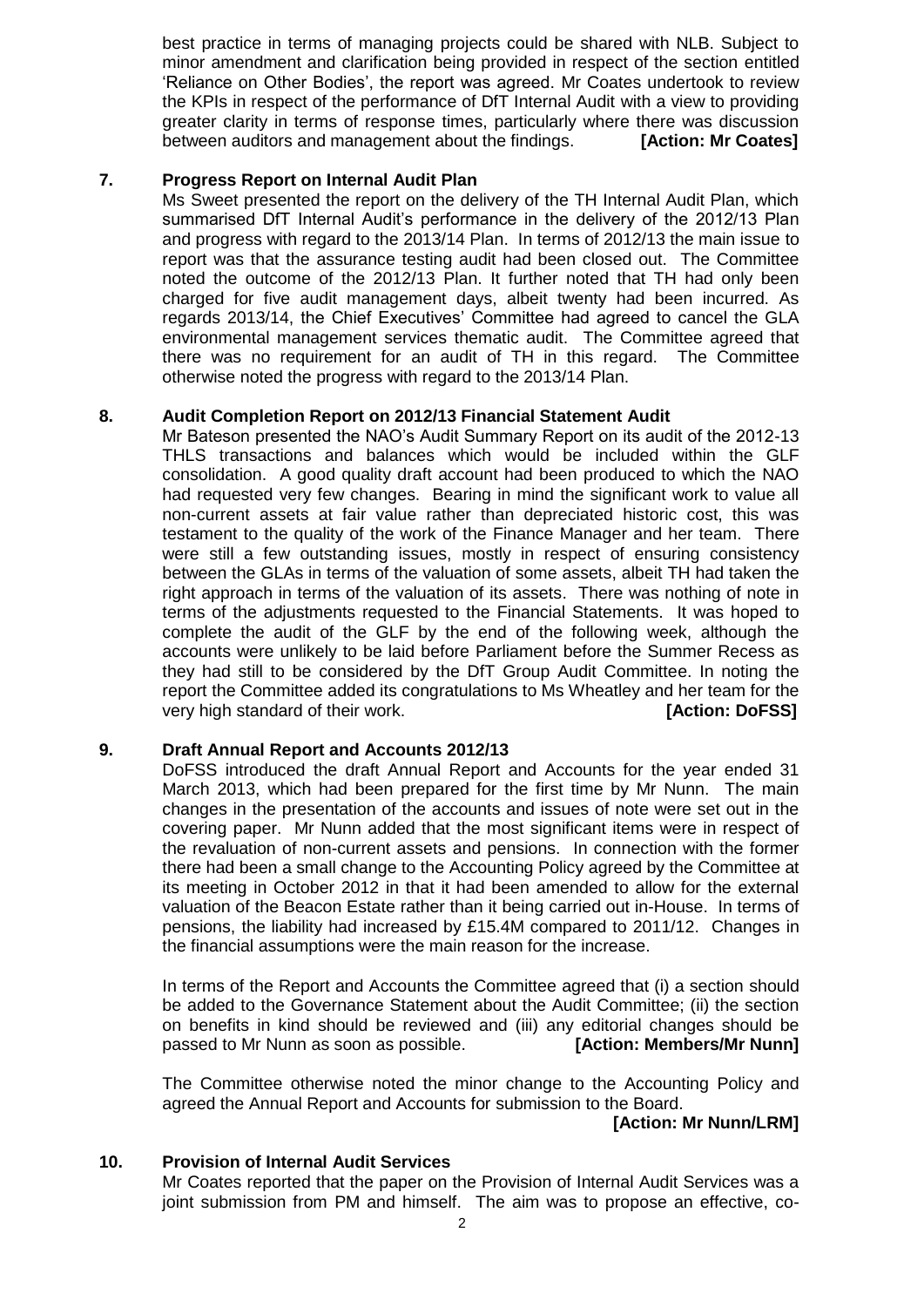ordinated Internal Audit service and how this should be achieved. In this connection Mrs Roberts added that a key element would be an integrated audit plan to include external audits such as the ISM Code Document of Compliance audit. An example of an integrated plan was at Annex 2 of the report. Furthermore, by understanding the different lines of assurance available through the different audits, it would be easier to identify any possible gaps where audit resources should be targeted. In this connection a proposed model for mapping risks and assurances had been included at Annex 3.

Mr Coates added that the TH Quality System auditors had a better understanding of the organisation than those from the DfT, as they were involved in the organisation on a day-to-day basis. DfT auditors, on the other hand, had a wider view of audit as they supported not only the other GLAs but also other public sector organisations, knowledge which they would disseminate to PM. He favoured a tri-GLA solution as far as the role of Head of Internal Audit was concerned, as the same person would provide commonality but it was for consideration whether TH should have its own arrangements, if a tri-GLA solution were not agreed by the GLAs. It was noted that the other GLAs did not have such an extensive quality system.

The Chair recalled that it had been agreed that all TH audits should be co-ordinated in-House in one plan by PM and that PM should have a dotted reporting line to the Group Head of DfT Internal Audit and study towards the IIA Advanced Diploma with a view to becoming the TH Head of Internal Audit in due course. The importance of the Group Head being able to provide assurance to the DfT Accounting Officer and Ministers was recognised and understood. In noting the position, the Committee agreed that TH should proceed as recommended in the paper, but acknowledged that it was an evolutionary process. It further agreed that (i) the GLA Chief Executives' Committee should receive a briefing paper on the changes to be made to the TH Internal Audit function at its next meeting in October and (ii) the DfT/TH Internal Audit Charter and Service Level Agreement should be reviewed in the light of the new arrangements. **[Action: DoFSS/PM/Mr Coates]**

#### **11. Proposed Revised Risk Register Format**

LRM presented an enhanced methodology for the evaluation and treatment of TH's top-level strategic business risks in a Corporate Risk Register. In addition, to the pre-mitigation and post-mitigation risk levels, the register also contained the target risk position after the application of further actions to reduce the risk level. The format of the register had been agreed by the Executive Committee, who considered that the more detailed register should continue to be maintained as an Organisational Risk Register. In noting the Corporate Risk Register, the Committee agreed that the new format provided greater clarity as to the key risk issues faced by the Board. It further agreed that it should receive a copy of the Register at each meeting but that, prior thereto, the Executive Committee should review the Register and scores. Subject to the risks being ranked and the wording of the risks associated with CIL's focus on commercial work being broadened, the Committee agreed that the new Register should be submitted to the Board for consideration. The Committee further agreed that it would periodically review a risk in detail and that it should receive the Organisational Register annually. **[Action: LRM]** *[Post Meeting Note: It is suggested that the Committee review the Organisational Risk Register in December each year, when the agenda is ordinarily relatively light.]*

#### **12. Audit and Risk Assurance Committee Handbooks**

LRM presented his report on the outcome of his review of the new Treasury Audit Committee Handbook with reference to the operation of the TH Audit Committee. The new Handbook reflected the Treasury's 2011 Code of Good Practice for Corporate Governance in terms of risk management in particular and also the functions of the Audit Committee in support of the Board in this regard. The TH Audit Committee was very largely compliant with the requirements of the new Code. In noting the report and recommendations, the Committee agreed that its terms of reference should be placed on the TH website. The Chair agreed that she would